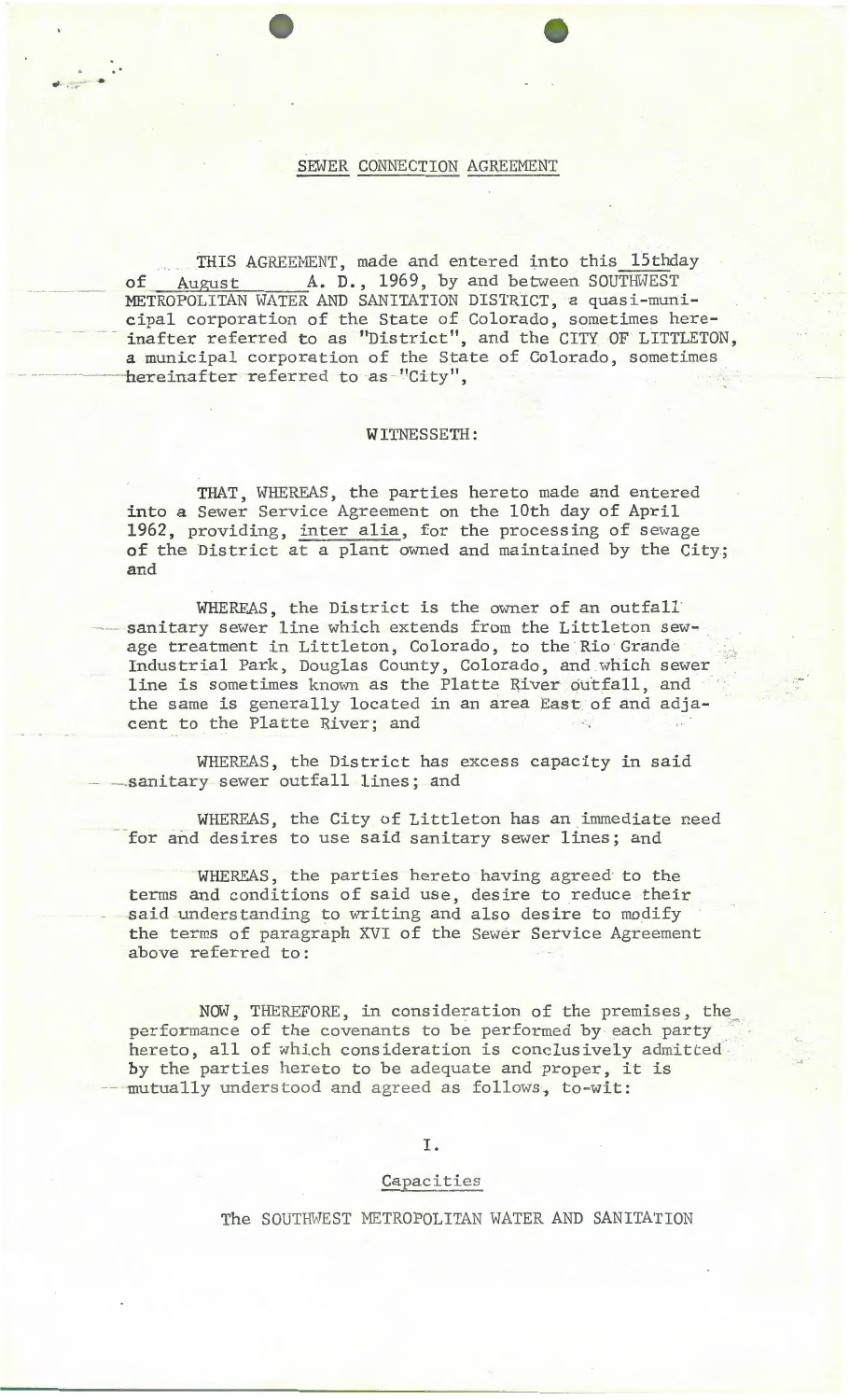. ' ..

DISTRICT is a quasi-municipal corporation of the State of Colorado, and the CITY OF LITTLETON is a municipal corporation of the State of Colorado and both parties agree that the said parties respectively have the statutory authority to enter into this Agreement.

# II.

# Sanitary Sewer Outfall

The District is the owner of the Platte River outfall sewer line which extends from the Littleton sewage treatment plant at South Santa Fe Drive and Belleview to the Rio Grande Industrial Park in Douglas County, Colorado, and said sewer line varies in size from 32 inches to 48 inches invert measurement, and is generally located East of and adjacent to the Platte River.

The total capacity in the said sanitary sewer line is 50 cubic feet of effluent per second, and there is presently available considerable excess capacity in the said line.

# III.

# District - City Sanitary Sewer Connection

The District agrees to permit the City to connect into its Platte River outfall sewer line at points to be mutually agreed upon, with sanitary sewer connections not to exceed a total equivalent flow of 12 cubic feet per second.

The said sanitary sewer connections shall be accomplished in accordance with engineering specifications and drawings to be prepared by the City and presented to the District for approval, which said approval shall not be withheld unreasonably, and which plans shall include the construction of appropriate manholes at the points of connection. No construction shall be commenced prior to approval of the plans and specifications by the District. The City shall inform the District of its construction schedule in order to permit inspection of said construction by the District.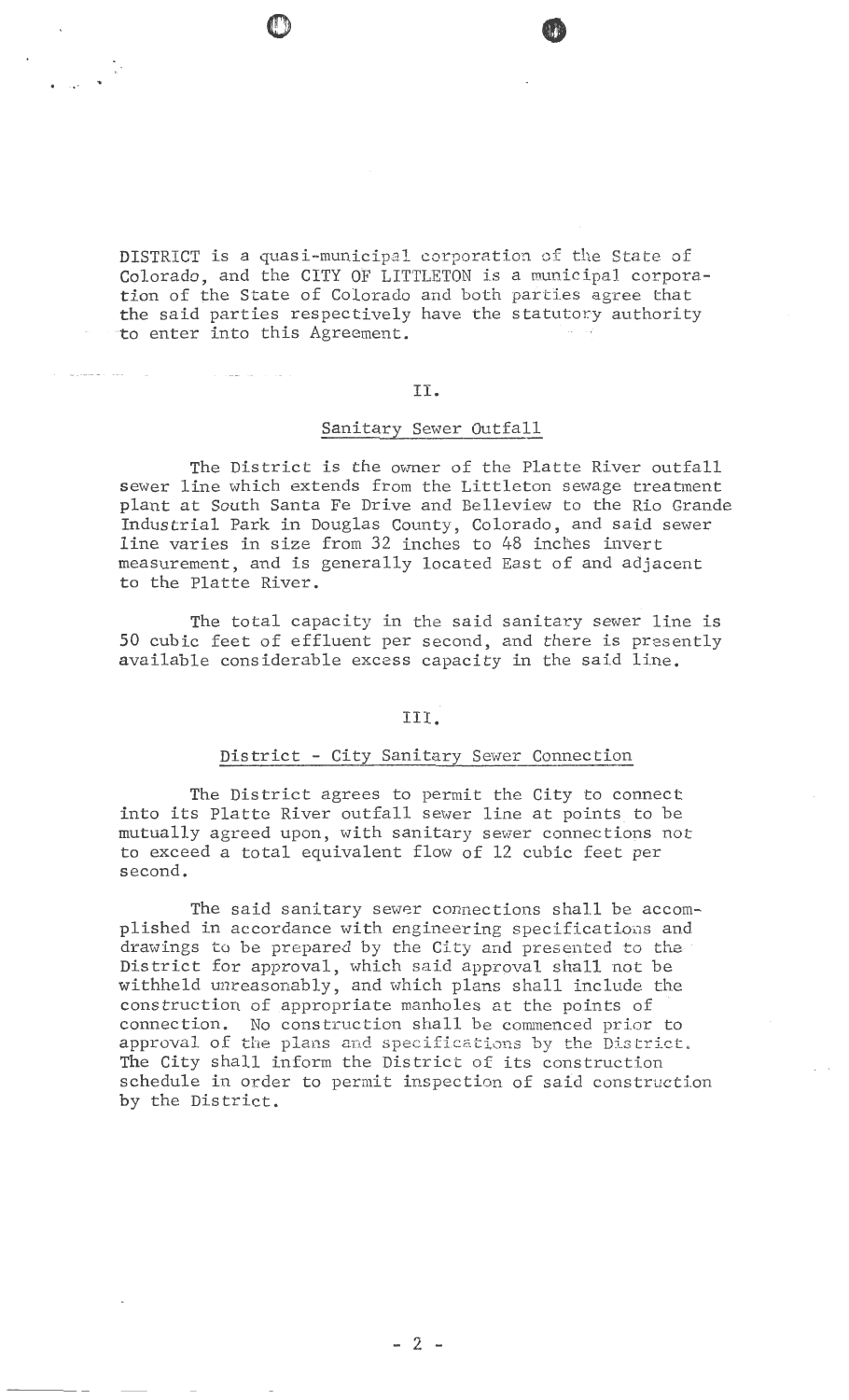# IV.

**o** 

'

# Term

This Agreement shall extend for a term of three years from the date hereof unless sooner terminated by the District for default in payment by the City to the District as herein after provided. In case of any default in payment, however, the District shall give the City thirty days' prior notice in writing by certified mail before actually terminating the Agreement.

In the event of such default by the City, the City shall take immediate action at its expense to effect the disconnection of these sewer connections.

### v.

# Payment

The City shall pay to the District and the District shall accept from the City, the sum of FIFTEEN THOUSAND DOLIARS (\$15,000.00) per year for the right to use the District's sanitary sewer outfall upon the basis of a sewage flow not to exceed the equivalent of  $12$  cubic feet per second, including ground water infiltration. At the present time the District is using just a small percentage of the capacity of the line. When the District's use of the line capacity reaches or approaches 38 cubic feet per second, the District may then require the City to install at the City's expense a weir or similar measuring device to measure the amount of sewage flow, including ground water infiltration, going into the line from the City's connections, and in the event the City is flowing more sewage into the line than 12 cubic feet per second, the City shall pay to the District an amount in excess of the said FIFTEEN THOUSAND DOLIARS (\$15,000.00) per year which said . amount shall be agreed upon by the parties.

The District herewith acknowledges receipt from the City of the sum of FIVE THOUSAND DOLIARS (\$5,000.00) at the time of the ensealing hereof.

The City agrees to pay an additional sum of TWO THOU-SAND FIVE HUNDRED DOLLARS (\$2,500.00) to the District at the time the City effects a connection into the District's Platte River sewer line, which connection is to be accomplished not later than TWELVE (12) MONTHS from date hereof.

In the event the City has not made the sewer connection contemplated by this Agreement within TWELVE (12) MONTHS from date hereof, a payment of the additional sum of TWO THOUSAND FIVE HUNDRED DOLIARS (\$2,500.00) by the City to the District shall keep contract current.

- 3 -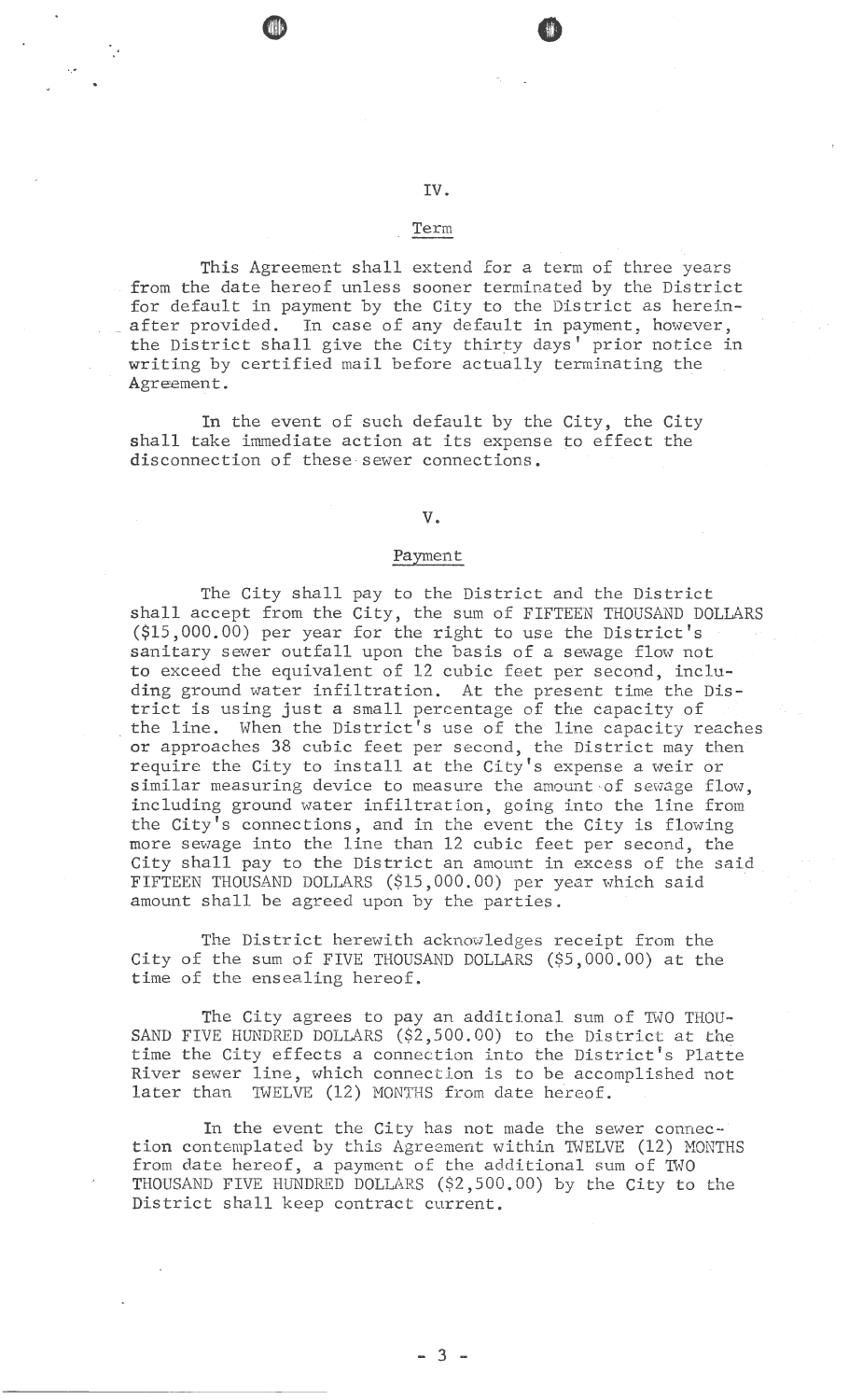Thereafter (i.e., 6 months after sewer connection, or 18 months after date, in event of no sewer connection) and during the term hereof and all renewals, the City shall pay to the District semi-annual payments of SEVEN THOUSAND FIVE HUNDRED DOLLARS (\$7,500.00).

e e

•

### VI.

#### Renewal

This Agreement is subject to anriual renewal at the end of the three-year term, provided the City is not then in default of the terms hereof, upon a renegotiation of the annual service charge to be paid by the City to the District, based upon the amount of sewage to be transported by the District through the City's connection into said outfall sewer line.

In the event that renegotiations do not result in the renewal of this contract, the City, upon payment of the service charge hereinabove set forth, shall have ONE HUNDRED EIGHTY DAYS from a date certain to be determined by notice from the District to the City, to effect a disconnection of its sewer line from the facilities of the District.

# VII.

# Amendment to Sewer Service Agreement of April 10, 1962

Paragraph XVI of the Sewer Service Agreement of April 10, 1962, is hereby deleted from the said Agreement and the following substituted therefor:

> "That the parties hereto agree that this contract will continue until terminated by mutual agreement of the parties hereto except that the City may terminate the said Agreement unilaterally upon the giving of ONE HUNDRED EIGHTY DAYS' notice from a date certain to be determined by notice from the City to the District to effect a disconnection of its sewer line from the facilities of the City, if, and only if, the District and City have not renewed the Sewer Connection Agreement between the parties dated August 15, 1969 . " (The within Agreement) .

The above provision for unilateral termination of the Sewer Agreement of April 10, 1962 shall not be applicable if the within Agreement is not renewed by reason of City's default in the terms thereof.

 $- 4 -$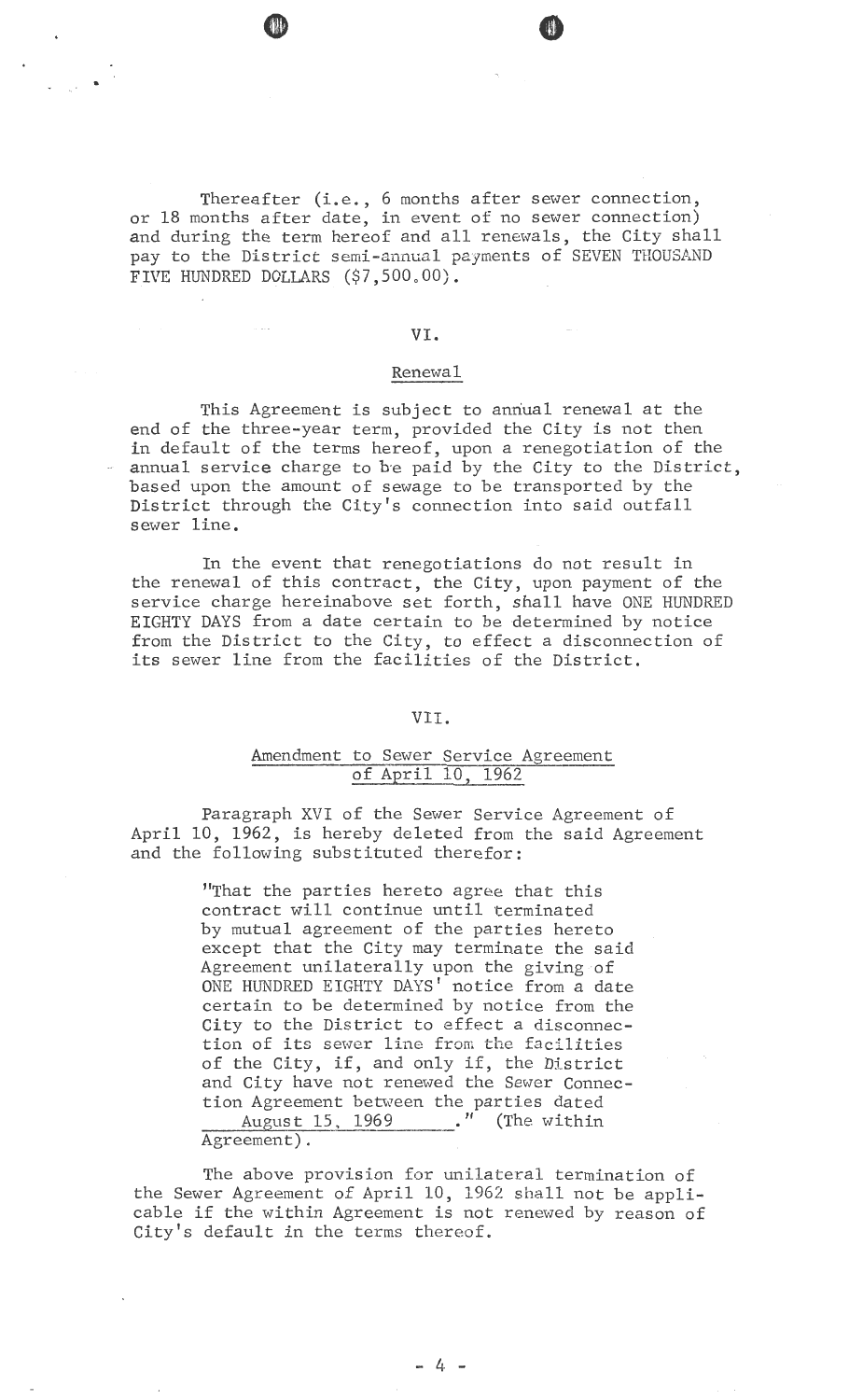**e** 

...

# Supervision of Littleton Sewer Lines

The City shall maintain supervision of the sanitary sewer lines which drain into the District's Platte River outfall in order that ground water infiltration in excess of the District's minimum standard does not occur.

The City shall be responsible to correct and agrees to correct excessive ground water infiltration which affects the District's Platte River outfall, which is the subject matter of this Agreement, and failure of the City to so correct any excess infiltration after SIXTY DAYS' notice directed to the City, certified mail, at the addresses hereinafter shown, by the District, shall be grounds for termination of this Agreement by the District.

IX.

#### Maintenance of Connections

The City shall have the obligation to maintain the sewer tap connections into the District's Platte River outfall during the term hereof.

## x.

#### Records

The City shall maintain records of the type and number of sanitary sewer taps which drain into the District's Platte River outfall and said records shall be open to inspection by the District, or its authorized representatives, during reasonable business hours.

The City agrees forthwith to inform the District in writing when the total flow connected and draining into the District's sewer line equals or exceeds the capacity stated in paragraph one of Article V hereof.

### XL

# District Not A Public Utility

The District is not a public utility and is not subject to the control of the Public Utilities Commission of the State of Colorado and further, the District is not a grantor of service but merely makes its presently existing sewer collection line available to the City for the transmission of sewage to the Littleton sewage treatment plant.

- 5 -